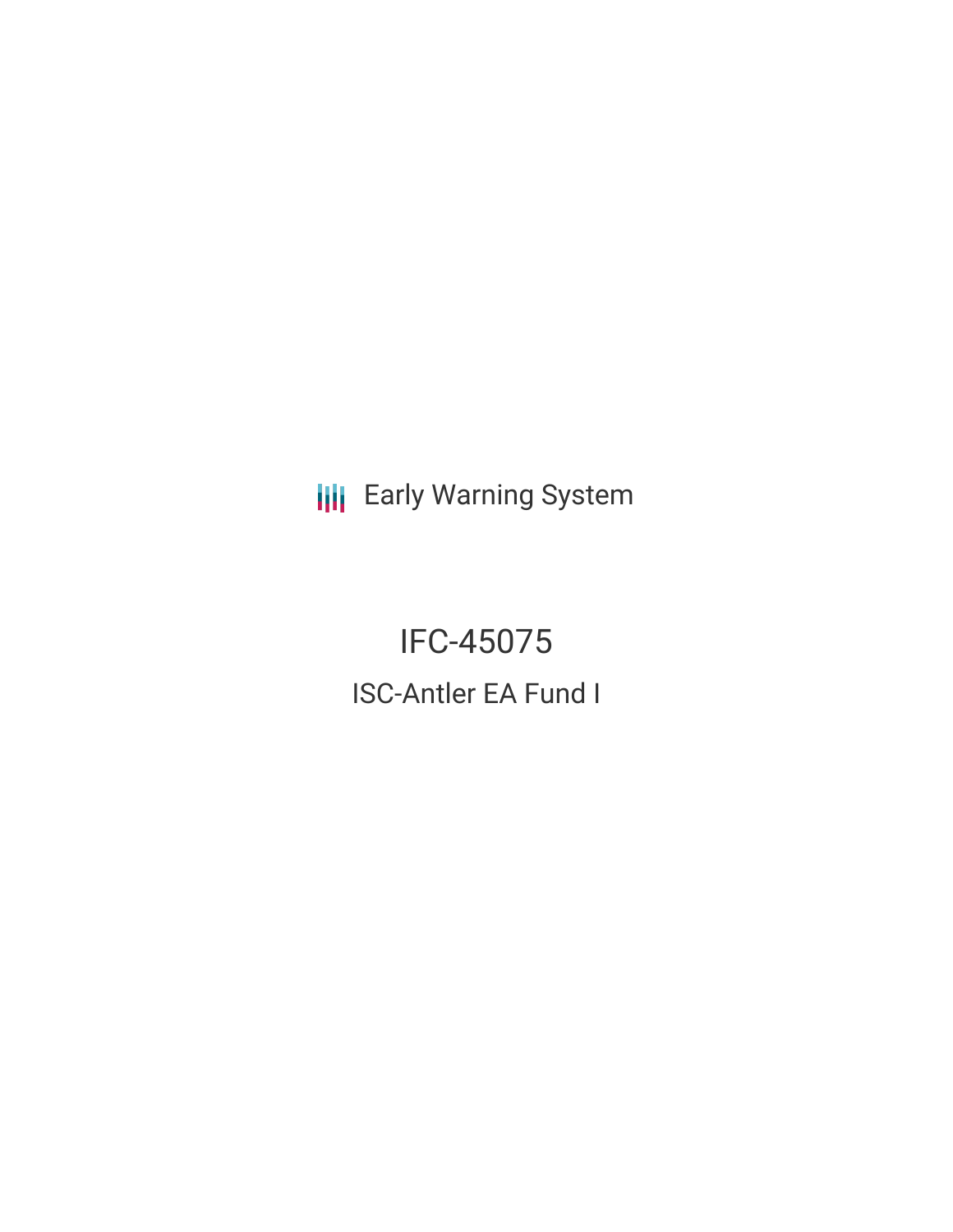

# **Quick Facts**

| <b>Countries</b>              | Kenya                                   |
|-------------------------------|-----------------------------------------|
| <b>Financial Institutions</b> | International Finance Corporation (IFC) |
| <b>Status</b>                 | Active                                  |
| <b>Bank Risk Rating</b>       | FI.                                     |
| <b>Voting Date</b>            | 2021-03-31                              |
| <b>Borrower</b>               | <b>ANTLER EAST AFRICA</b>               |
| <b>Sectors</b>                | Finance                                 |
| <b>Investment Type(s)</b>     | Equity                                  |
| <b>Loan Amount (USD)</b>      | $$1.50$ million                         |
| <b>Project Cost (USD)</b>     | \$15.00 million                         |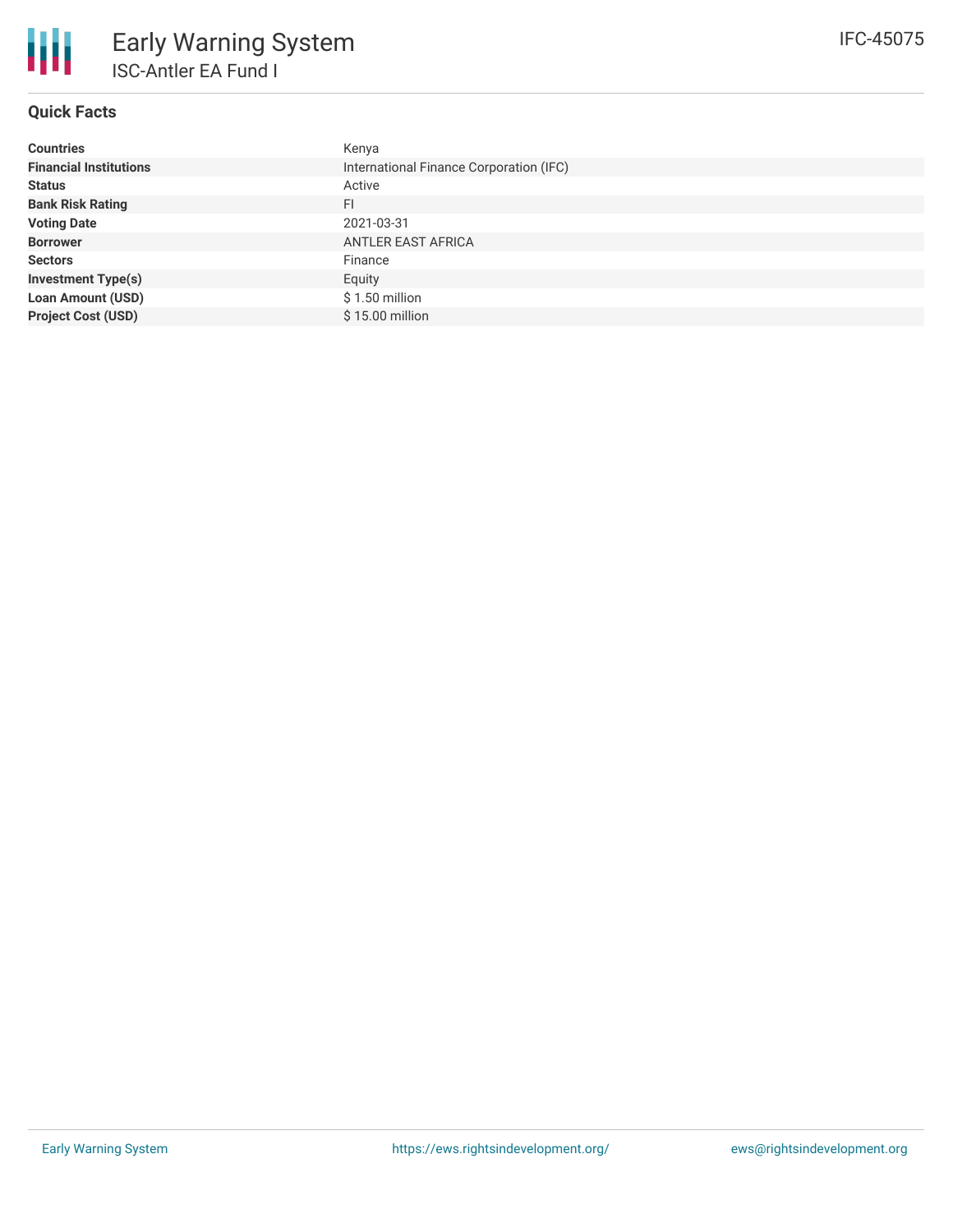

## **Project Description**

IFC anticipates that the project would result in increased access to pre-seed stage equity and increased ability for startups to scale operations and receive follow-on funding in East Africa. Based on the Fund's track record, it is expected to train and provide networks to East African entrepreneurs, especially encouraging women founders, that will launch startups in the region. Beyond the Project, this investment has the potential to increase the competitiveness of the local start-up ecosystem and venture capital market in East Africa, especially Kenya, through demonstration and capacity building effects.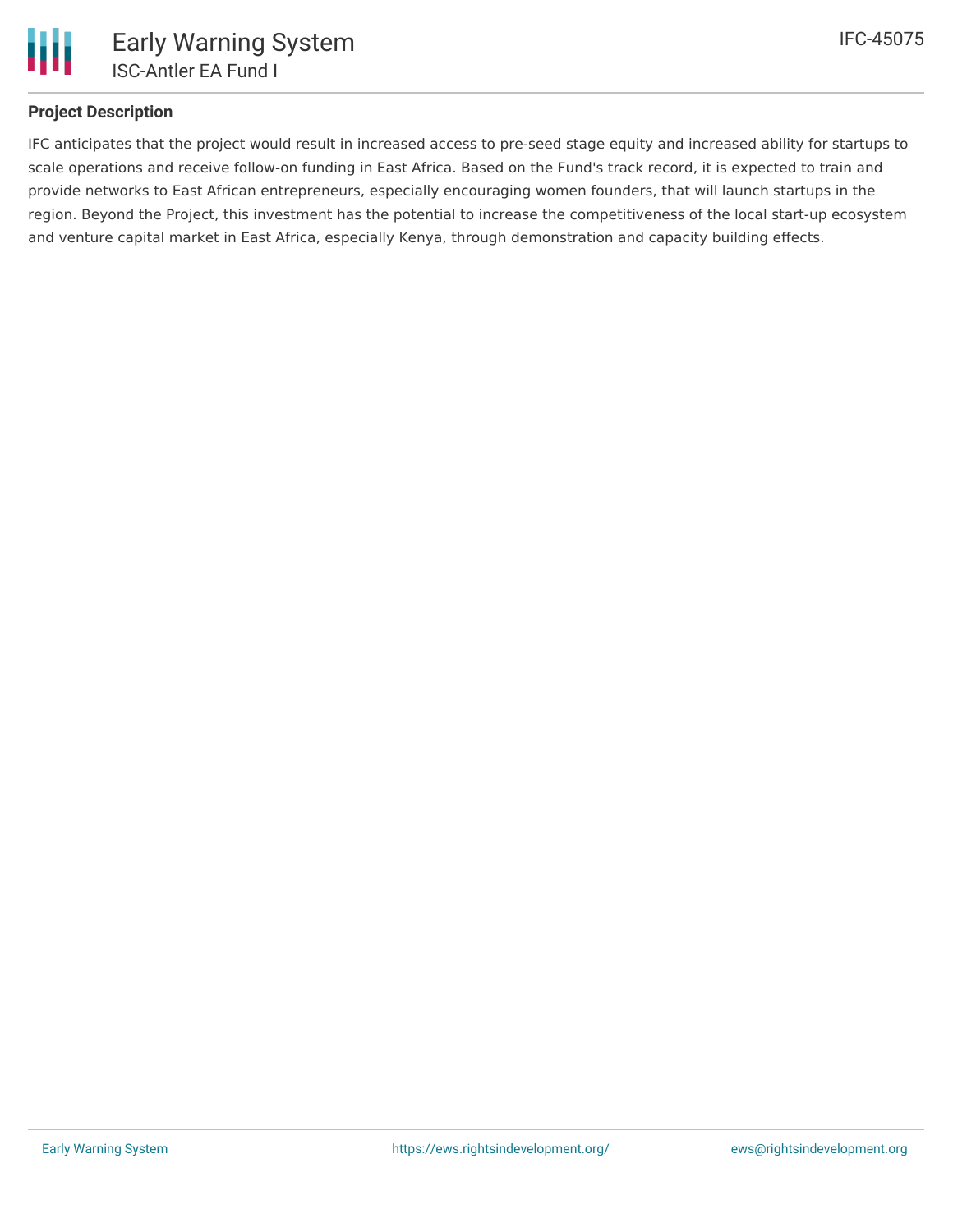### **Investment Description**

• International Finance Corporation (IFC)